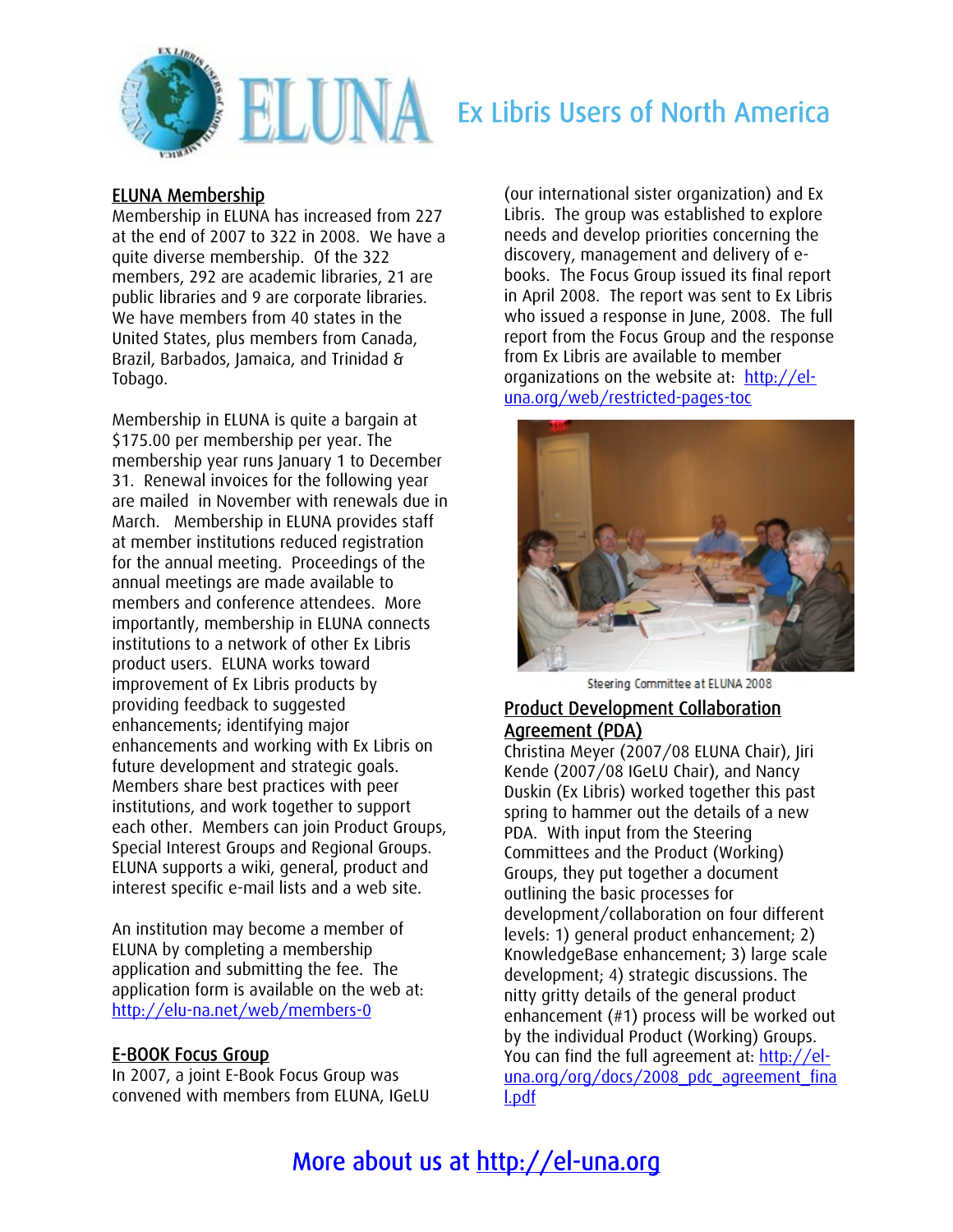#### ELUNA 2008 Conference

Held in Long Beach, California at the end of July, this was the third ELUNA conference and the first since the merger with EndUser. With all the added Ex Libris customers, the grew by over one third from the 2007 conference, with the final number at 662. Users of all products joined many Ex Libris staff in both attending and presenting the over 90 sessions during the three wonderful days in Long Beach, where the weather was fantastic. One session was so invigorating the whole building started shaking (or maybe that was the earthquake?). The conference was hosted by California State University, Office of the Chancellor, and they did an amazing job of bringing everything together.

The conference reception, sponsored by Ex Libris, was held at the Aquarium of the Pacific, where attendees had access to most of the exhibits, along with food, beverages, and dancing.



Renaissance Long Beach

#### EL Commons

Ex Libris, ELUNA, and IGeLU have launched a collaborate web site called the EL Commons. EL Commons has a customer wiki, which serves as an information sharing platform for the user community. It also has a Developer Zone which hosts two types of content: comprehensive documentation about Ex Libris developed X-services, deep links and web services and code contributed from the user community. To access EL Commons, go to: [www.exlibrisgroup.org](http://www.exlibrisgroup.org/) and log in with your

institution's Documentation Center userid and password.

#### Developers Meeting

The first meeting of developers from both customer libraries and Ex Libris was held November 12 – 13, in Tel Aviv, Israel. 13 representatives from 10 institutions fr om North America and Europe participated. There were presentations by the custome r developers, discussions on the open-platform strategy, and about EL Commons.



Parker's Lighthouse Restaurant, Long Beach

#### Upcoming Events:

#### January 2009 Leadership Meeting in Denver

To improve communication between the ELUNA, IGeLU, Product Groups and Ex Libris, a series of meetings will held in Denver during the three days just prior to ALA Midwinter in January.

#### Collaborative Testing for Aleph Version 20.

 January 11 – 15, Jerusalem, Israel. Two ELUNA members and two IGeLU members will perform functional testing in collaboration with Ex Libris Development staff.

### March 2009

#### Ex Libris System Seminar

March 9 – 12, Tel Aviv, Israel. The Seminar agenda includes 58 in-depth sessions covering a wide spectrum of technical aspects of each Ex Libris product as well as a number of crossproduct presentations.

#### Voyager Developers Meeting

l develop home grown 'add-on' functions wil meet with Ex Libris staff. March 25 – 26, Chicago, IL. People who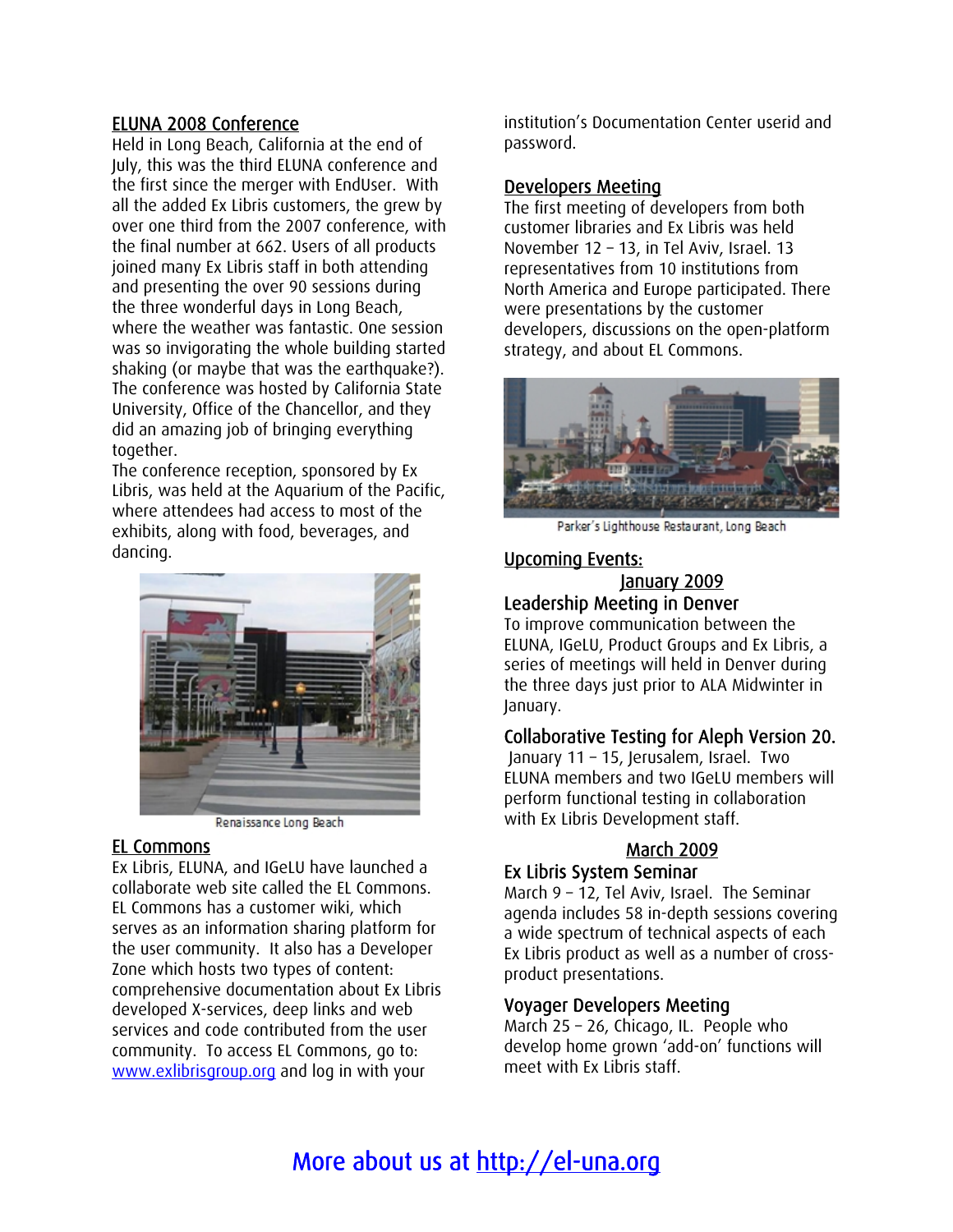#### May 2009

#### ELUNA 2009

Richmond, Virginia on May 6<sup>th</sup> through May The 2009 ELUNA Conference will be in

by the Library of Virginia 8<sup>th</sup>, and will be hosted (with assistance from other ELUNA sites in the



where the conference rate for rooms will be area). The Conference will be preceded by Ex Libris training events. Both of these will take place at the Marriott Downtown Richmond

Conference good progress. presentations gone out. \$149. planning started at ELUNA 2008 and is making The call for has already Please, everybody,



Richmond, Virginia

make plans to attend.

#### <u>Product Group Reports:</u>

#### Aleph:

Over the course of the past year, the ALEPH PG has worked with ExLibris and ELUNA on the finalized and are being processed/added by enhancement process for version 20. All agreed upon enhancements have been ExLibris.

version 19 Colaborative Testing in December In conjunction with ExLibris, we coordinated with the IGeLU PWG to plan for two ELUNA members and two IGeLU members to assist in 2007.

process for the next version, as well as version 20 quality assurance testing. Upcoming: working on the enhancement

#### Voyager:

existence for just over a year, assisted Ex Libris in identifying Global Data Change as a high The Voyager Product Group, which has been in

process for Voyager. The whole committee is priority for development. The PG also supplied two of the four volunteers to collaboratively test Voyager 7 before it was released for field testing. The program co-chairs, Sherrie Kristin and Melissa Wisner, are representing the Voyager users on the ELUNA conference planning committee. The Enhancement Chair, Julia McGinnis, is working closely with Ex Libris staff and with our counterpart committee, IGeLU's Voyager Product Working Group, to develop further the new enhancement

is using a survey for Voyager users to specify what programs they will actively trying to develop the Group's role as a voice for Voyager users. For example, this year the PG find most useful at next year's ELUNA.

#### MetaLib:

to create and evaluate the MetaLib During 2007/2008 the ELUNA MetaLib Product Group worked closely with IGeLU and Karen Groves

enhancement process.

Communication about and during the enhancement process was conducted on the metalib-discuss listserv. The final report is available on the ELUNA wiki.

At the ELUNA Annual Meeting the following program sessions were offered under the sponsorship of the MetaLib Product Group, Ex Libris, or both:

- Product Group general meeting
- MetaLib Lighting Round
- MetaLib Demonstration
- Live Web Usability Lab
- Several MetaLib Posters at the Poster Sessions
- Subject Librarians and MetaLib
- Trends and usage patterns of MetaLib
- MetaLib update by Karen Groves
- Building an RSS Table of Contents Alert Service

The MetaLib X-Server Interest Group also met and serves to extend the utility and

## More about us at http://el-una.org